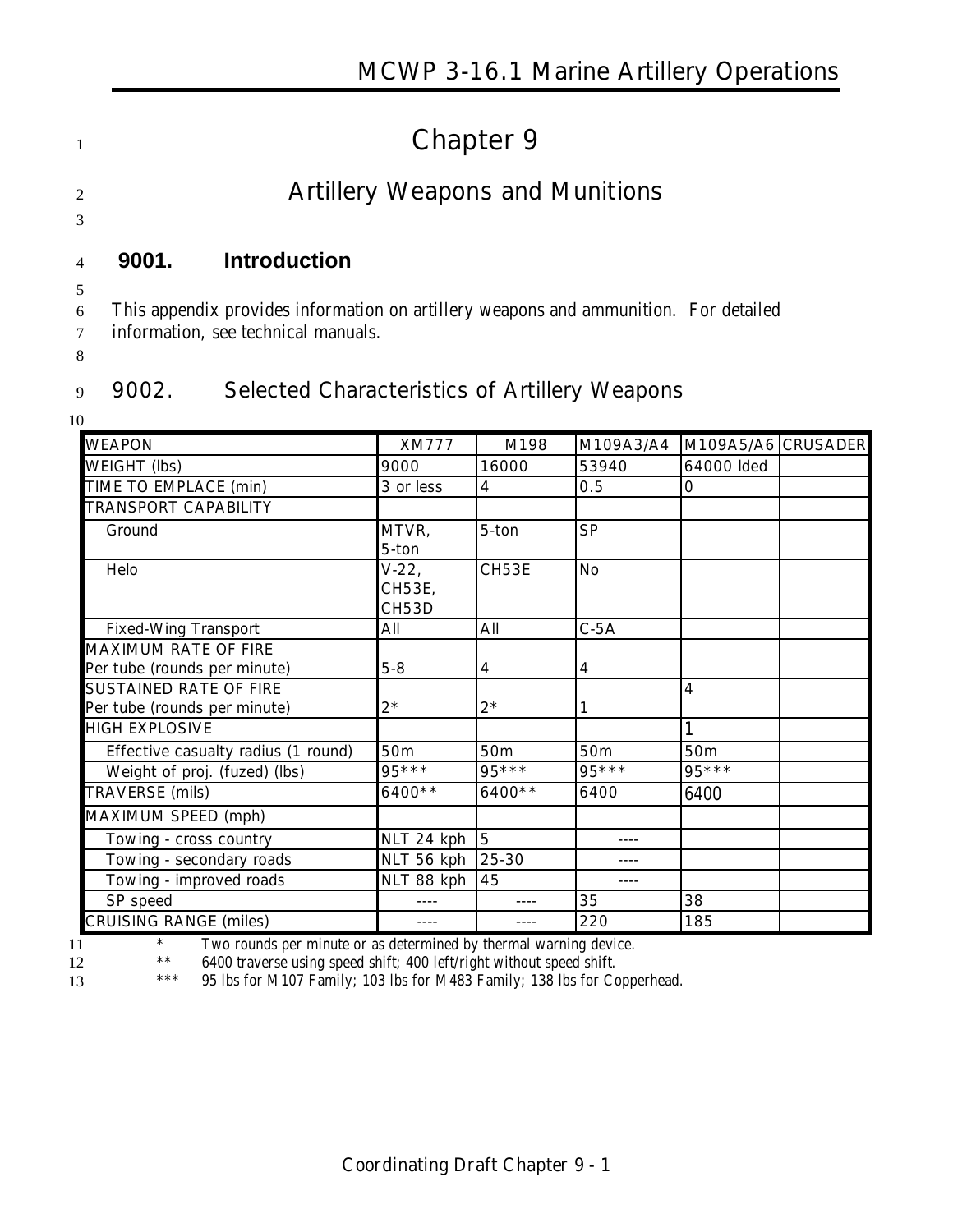1

# **NOTE:** Fuze DODAC = 1390 plus DODIC number as shown below.

2

| <b>TYPE</b> | <b>CURRENT</b> | <b>DODIC</b> | <b>REPLACEMENT</b> | <b>DODIC</b> | <b>FUTURE</b>    |
|-------------|----------------|--------------|--------------------|--------------|------------------|
| CP delay    | M78A1          | N330         | <b>None</b>        |              | Mk 300 Mod 1     |
| nondelay    | M78A1          | N331         | None               |              | <b>DODIC 659</b> |
| PD SQ/D     | M557           | N335         | M739               | N340         | <b>MOFA</b>      |
| SQ/D        | M572           | N331         | M739               | N340         | <b>MOFA</b>      |
| <b>MT</b>   | M565           | N248         | M577 <sup>1</sup>  | N285         | M762             |
| <b>MTSQ</b> | M564           | N278         | M582 <sup>1</sup>  | N286         | M767, MOFA       |
| VT          | M728           | N463         | M732               | N464         | <b>MOFA</b>      |

4

#### <sup>1</sup> M577 and M582 can be set for either MT or SQ action. There is not a PD backup on these fuzes.

#### 5 **(M198/M109A5/A6)**

|                         |              |                                                        | <b>PROPELLING CHARGES</b>      |                                     |           |                                           |                                           |
|-------------------------|--------------|--------------------------------------------------------|--------------------------------|-------------------------------------|-----------|-------------------------------------------|-------------------------------------------|
|                         |              |                                                        | (See 155mm Propelling Charges) |                                     |           |                                           |                                           |
| <b>PROJECTILES</b>      | <b>DODAC</b> | M <sub>3</sub><br><b>SERIES</b>                        | M4<br><b>SERIES</b>            | M119<br><b>SERIES</b>               | M203      | <b>MAXIMUM</b><br><b>RANGE</b>            | <b>FUZE</b><br><b>ACTIONS</b>             |
| M107 HE                 | 1320-D544    | Yes, but not<br>zone 1                                 | Yes                            | Yes                                 | <b>No</b> | 18,100                                    | CP, PD, MTSQ,<br>VT                       |
| M549A1 RAP              | 1320-D579    | <b>No</b>                                              | Yes, but zone 7<br>only        | Yes, but not<br>M119                | Yes       | 30,000                                    | PD                                        |
| M449A1 ICM              | 1320-D562    | Yes, but not<br>zone 1                                 | Yes                            | Yes                                 | <b>No</b> | 18,100                                    | <b>MT</b>                                 |
| M485 Illum              | 1320-D505    | Yes, but not<br>zone 1                                 | Yes                            | Yes, but<br>degraded<br>reliability | <b>No</b> | 18,100                                    | MT                                        |
| M483A1 DPICM            | 1320-D563    | Yes, but not<br>zone 1 or 2                            | Yes                            | Yes                                 | <b>No</b> | 17,740                                    | $\overline{MT}$                           |
| M864 BB DPICM           | 1320-D864    | <b>No</b>                                              | Yes                            | Yes                                 | Yes       | 28,180<br>(M198)<br>27.740<br>(M109A5/A6) | MTSQ M577                                 |
| M692 ADAM-L             | 1320-D501    | Yes, but not<br>zone 1 or 2                            | Yes                            | Yes                                 | <b>No</b> | 17,740                                    | MT                                        |
| M731 ADAM-S             | 1320-D502    | Yes, but not<br>zone 1 or 2                            | Yes                            | Yes                                 | <b>No</b> | 17,740                                    | MT                                        |
| <b>M116A1 HC</b>        | 1320-D506    | Yes, but not<br>zone 1                                 | Yes                            | Yes                                 | <b>No</b> | 18,100                                    | MT                                        |
| M110A1 WP               | 1320-D550    | Yes, but not<br>zone 1                                 | Yes                            | Yes                                 | <b>No</b> | 18,100                                    | PD, MTSQ                                  |
| M795 HE                 | 1320-D529    | Yes, but not<br>zone 1 or 2                            | Yes                            | Yes                                 | Yes       | 22,500                                    | PD, MTSQ<br>(M732 VT<br>only)             |
| M825 smoke <sup>1</sup> | 1320-D528    | Yes, but not<br>zone 1 or 2                            | Yes                            | Yes                                 | <b>No</b> | 18,100                                    | <b>MT</b>                                 |
| M718 RAAMS-L            | 1320-D503    | Yes, but not<br>zone 1 or 2                            | Yes                            | Yes                                 | <b>No</b> | 17,740                                    | MT                                        |
| M741 RAAMS-S            | 1320-D509    | Yes, but not<br>zone 1 or 2                            | Yes                            | Yes                                 | <b>No</b> | 17,740                                    | MT                                        |
| M712<br>Copperhead      | 1320-D510    | Yes, but no<br>requirement for<br>zones 1 through<br>3 | Yes                            | Yes                                 | <b>No</b> | 16,400                                    | <b>BD</b> (comes<br>already<br>installed) |
| M804 practice           | 1320-D513    | Yes, but not<br>zone 1                                 | Yes                            | Yes                                 | <b>No</b> | 18,100                                    | PD,MTSQ, VT<br>M732 only)                 |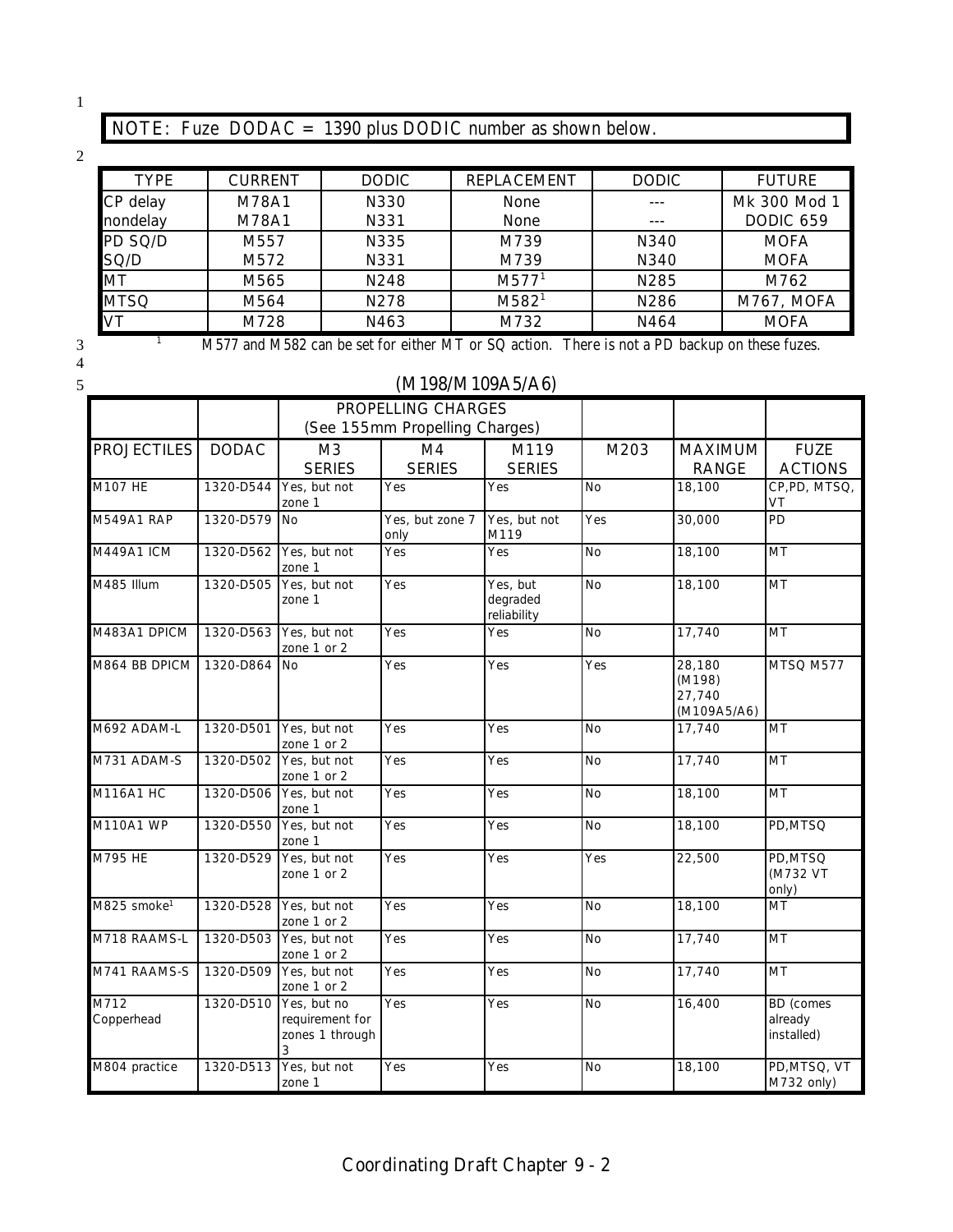<sup>1</sup> Only M825A1 is authorized to be fired with M203/203A1. The USMC has not procured 2 this munition.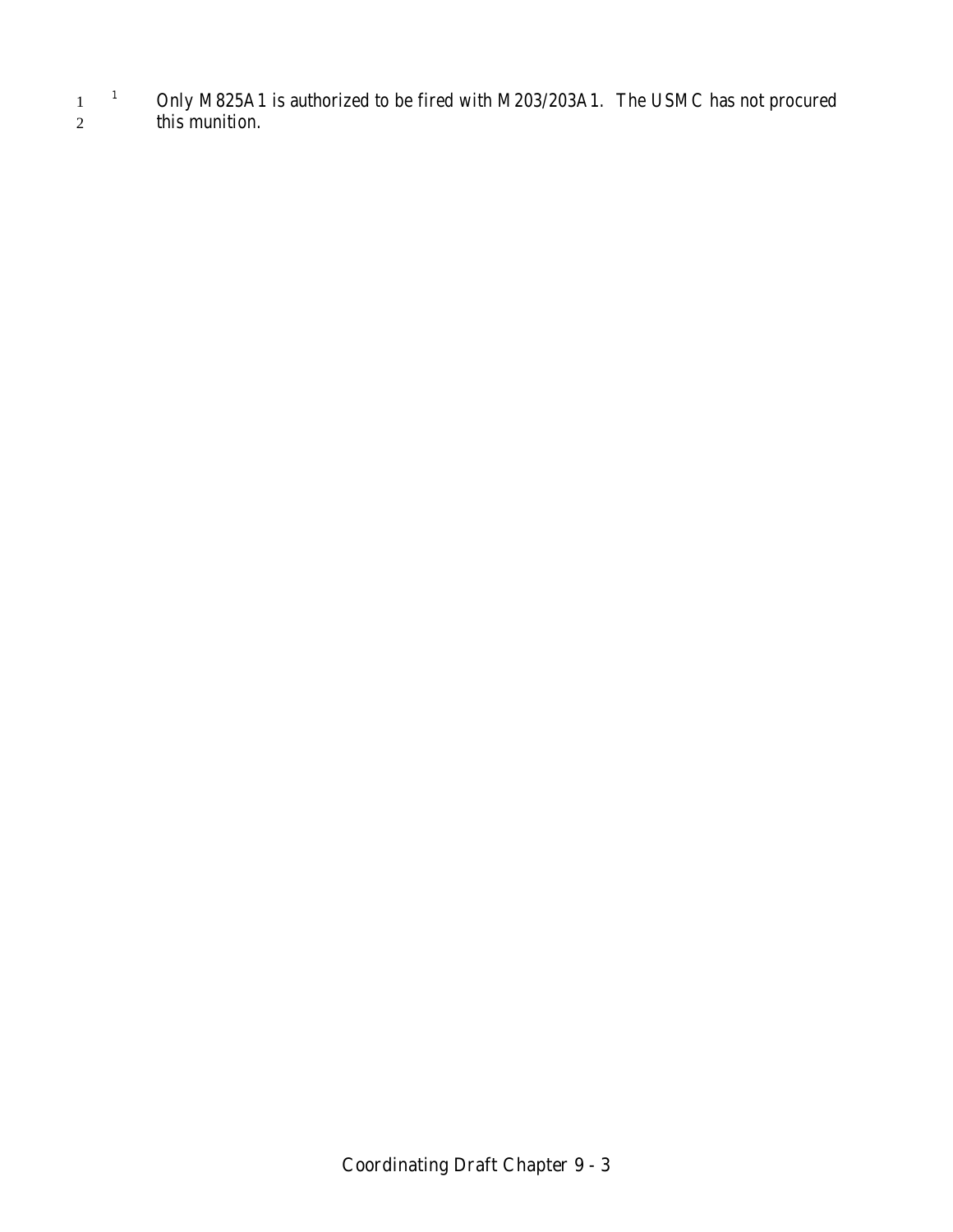2

#### 1 **(M109A2/A3/A4)**

|                         |              |                                                        | <b>PROPELLING CHARGES</b><br>(See 155mm Propelling Charges) |                                     |           |                                |                                           |
|-------------------------|--------------|--------------------------------------------------------|-------------------------------------------------------------|-------------------------------------|-----------|--------------------------------|-------------------------------------------|
| <b>PROJECTILES</b>      | <b>DODAC</b> | M <sub>3</sub><br><b>SERIES</b>                        | M4<br><b>SERIES</b>                                         | M119<br><b>SERIES</b>               | M203      | <b>MAXIMUM</b><br><b>RANGE</b> | <b>FUZE</b><br><b>ACTIONS</b>             |
| M107 HE                 | 1320-D544    | Yes, but not<br>zone 1                                 | Yes                                                         | Yes                                 | <b>No</b> | 18,100                         | CP,PD, MTSQ,<br>VT                        |
| <b>M549A1 RAP</b>       | 1320-D579    | <b>No</b>                                              | Yes, but zone 7<br>only                                     | Yes, but not<br>M119                | Yes       | 23,500                         | PD                                        |
| M449A1 ICM              | 1320-D562    | Yes, but not<br>zone 1                                 | Yes                                                         | Yes                                 | <b>No</b> | 18,100                         | <b>MT</b>                                 |
| M485 Illum              | 1320-D505    | Yes, but not<br>zone 1                                 | Yes                                                         | Yes, but<br>degraded<br>reliability | <b>No</b> | 17,500                         | MT                                        |
| M483A1 DPICM            | 1320-D563    | Yes, but not<br>zone 1 or 2                            | Yes                                                         | Yes                                 | <b>No</b> | 17,500                         | MT                                        |
| M864 BB DPICM           | 1320-D864    | <b>No</b>                                              | Yes                                                         | Yes                                 | Yes       | 22,000                         | MTSQ M577                                 |
| M692 ADAM-L             | 1320-D501    | Yes, but not<br>zone 1 or 2                            | Yes                                                         | Yes                                 | <b>No</b> | 17,740                         | <b>MT</b>                                 |
| M731 ADAM-S             | 1320-D502    | Yes, but not<br>zone 1 or 2                            | Yes                                                         | Yes                                 | No        | 17,740                         | MT                                        |
| M116A1 HC               | 1320-D506    | Yes, but not<br>zone 1                                 | Yes                                                         | Yes                                 | <b>No</b> | 18,100                         | MT                                        |
| M110A1 WP               | 1320-D550    | Yes, but not<br>zone 1                                 | Yes                                                         | Yes                                 | <b>No</b> | 18,100                         | PD.MTSQ                                   |
| M795 HE                 | 1320-D529    | Yes, but not<br>zone 1 or 2                            | Yes                                                         | Yes                                 | Yes       | 22,500                         | PD, MTSQ<br>(M732 VT<br>only)             |
| M825 smoke <sup>1</sup> | 1320-D528    | Yes, but not<br>zone 1 or 2                            | Yes                                                         | Yes                                 | <b>No</b> | 17,500                         | <b>MT</b>                                 |
| M718 RAAMS-L            | 1320-D503    | Yes, but not<br>zone 1 or 2                            | Yes                                                         | Yes                                 | <b>No</b> | 17,740                         | <b>MT</b>                                 |
| M741 RAAMS-S            | 1320-D509    | Yes, but not<br>zone 1 or 2                            | Yes                                                         | Yes                                 | <b>No</b> | 17,740                         | <b>MT</b>                                 |
| M712<br>Copperhead      | 1320-D510    | Yes, but no<br>requirement for<br>zones 1 through<br>3 | Yes                                                         | Yes                                 | <b>No</b> | 16,400                         | <b>BD</b> (comes<br>already<br>installed) |
| M804 practice           | 1320-D513    | Yes, but not<br>zone 1                                 | Yes                                                         | Yes                                 | <b>No</b> | 18,100                         | PD, MTSQ, VT<br>M732 only)                |

<sup>1</sup> Only M825A1 is authorized to be fired with M203/203A1. The USMC has not procured 4 this munition.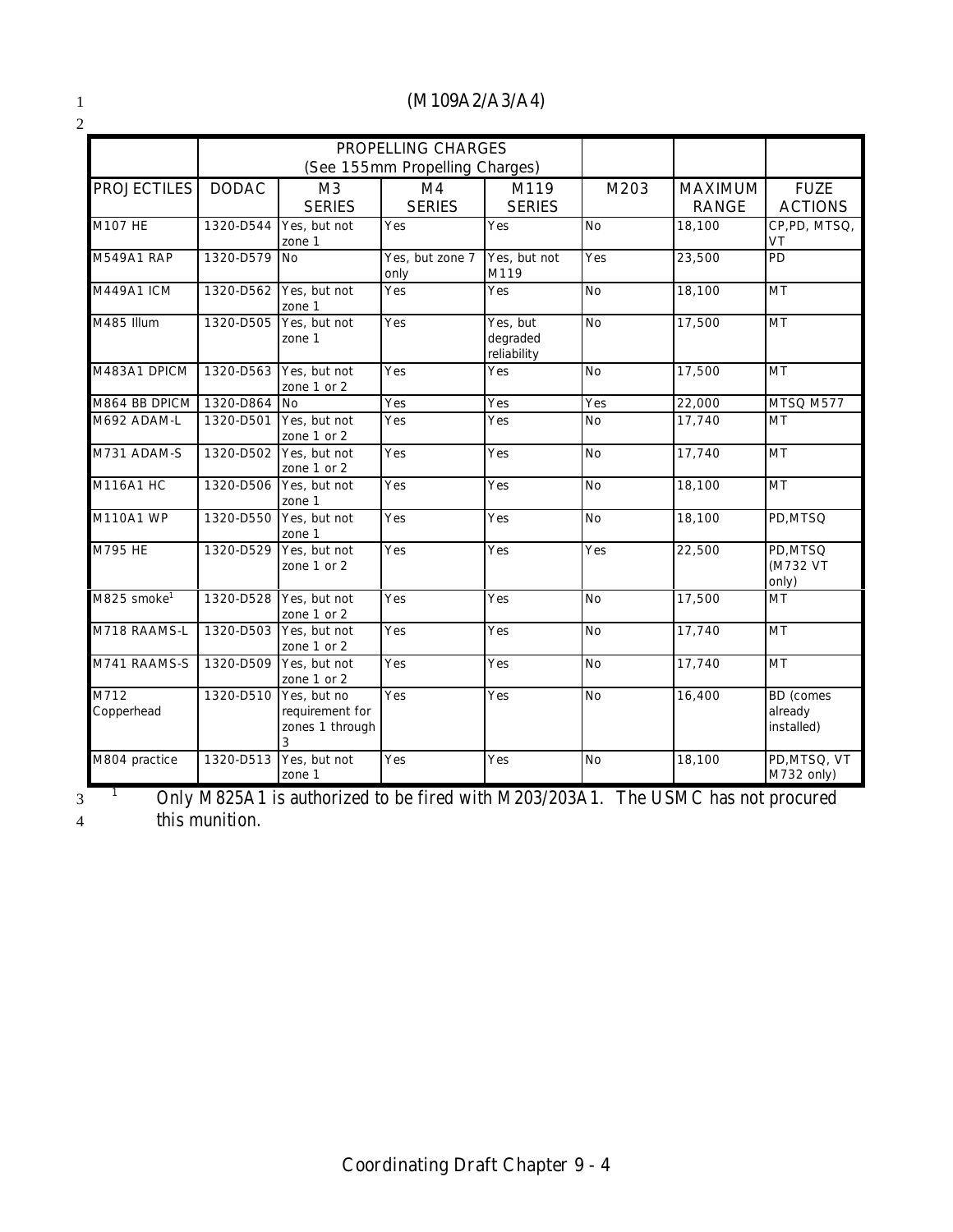### **9003. Ammunition**

 **a. Separate-Loading**. Separate-loading ammunition is issued as four separate components: primer, propellant, projectile, and fuze. The components are unpacked, prepared for firing, and loaded into the weapon in three portions. The first portion consists of the projectile with fuze, the second portion consists of the propellant, and the third portion consists of the primer. Propellants are of three types: green bag, white bag, and red bag.

#### **b. 155mm Shell-Fuze Combinations**

 **(1) High Explosive Shell, Point Detonating Fuze (HE,Q)**. HE Q is a bursting-type projectile filled with TNT or composition B. It produces fragmentation and blast over a wide area on impact. Optimum effectiveness is gained by using the lowest charge without causing excessive dispersion. M557 fuzes are subject to premature detonation by heavy rain or hail. This shell-fuze combination is effective against standing personnel, personnel prone on ground, unarmored vehicles, and light material. It is particularly effective in high angle fire. Effectiveness is reduced on personnel dug in, on uneven ground, and against buildings or earthworks. Some detonation will occur when fired in trees. *HE Projectile Nomenclature*: M107. *Fuze Q Nomenclature:* M557 and M739.

 **(2) High Explosive Shell, Delay Fuze (HE Delay)**. HE delay is a function obtained by rotating a set screw on the point detonating fuze to cause a .05 second delay in detonation after impact. This shell-fuze combination is used for penetration of overhead cover or to obtain airburst by ricochet. Use the highest practicable charge for ricochet effect. HE delay is effective against unarmored vehicles, earth and log fortifications and some masonry and concrete targets, personnel in light frame structures, lightly covered emplacements, and dense woods. It is not effective against heavy masonry or concrete.

(3) **High Explosive Shell, Proximity Fuze (HE, VT)**. HE VT has a radio-activated fuze which functions when it receives the reflection of a self-transmitted radio signal. The fuze has a nonadjustable height of burst of 7 meters above the target. A wet or marshy target area will increase the height of burst. The greater the angle of fall, the closer the burst will be to the ground. When the target is close to friendly troops, the lowest practicable charge should be used to obtain a large angle of fall. HE VT is useful in situations where an airburst is desired without the need to adjust the height of burst. It is particularly useful when engaging long-range targets, at night, and for high angle fire. Light foliage has little effect on the VT fuze, but heavy foliage will cause detonation. *VT Fuze Nomenclature*: M728 and M732. 

 **(4) High Explosive Shell, Mechanical Time Superquick Fuze (HE, MTSQ)**. HE MT contains a graduated time mechanism set prior to firing to activate at a predetermined time interval. The height of burst is normally set to activate 20 meters above the target, or on impact. However, the height of burst usually requires adjustment. Use the highest practicable charge to minimize the height of burst error. M564 fuzes are subject to premature detonation by heavy rain or hail. HE MT is effective against exposed personnel or personnel in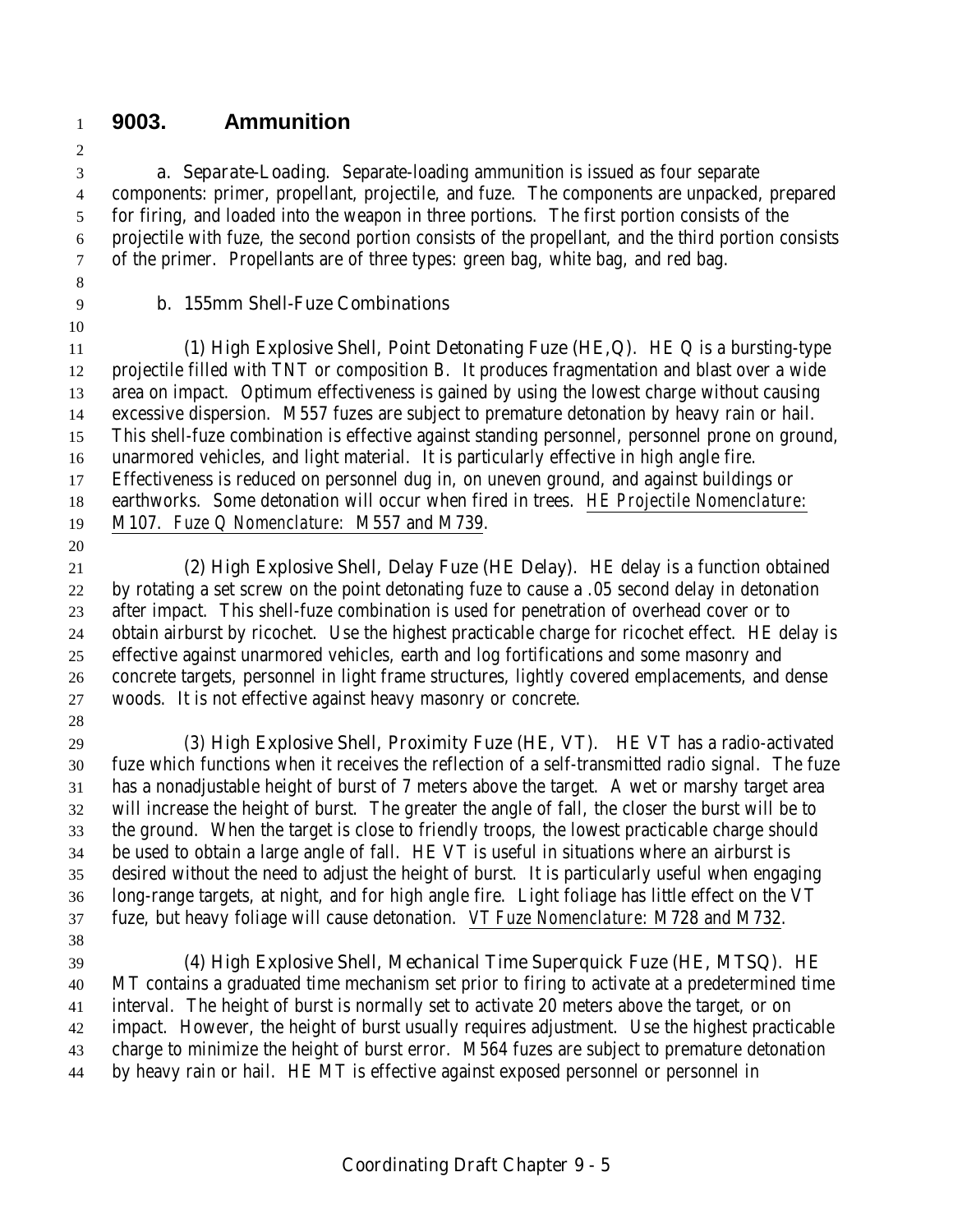uncovered trenches or fighting positions. It is unreliable in high angle fire because of a large PE/HOB. *MTSQ Fuze Nomenclature*: M564, M577, and M582.

 **(5) High Explosive Shell, Concrete Piercing Fuze (CP)**. The CP fuze is of special, heavy metal construction for use against concrete targets. These fuzes come in two types: nondelay to clear away rubble and shatter effects and a delay type (0.025 seconds) for penetration followed by fragmentation and blast to be used in fire for effect. This shell fuze combination should not be used in area neutralization fire. *CP Fuze Nomenclature*: M78 Series.

 **(6) White Phosphorus (WP) Shell**. This is a burster type projectile filled with WP. On detonation, WP is expelled over a limited area. This projectile is most often fuzed with the point detonating fuze (M557 or M739). However, it can be fuzed with a mechanical time (MT) fuze (M564 or M582) to produce an airburst. WP is used for marking, screening, obscuring, and incendiary effects. It is useful against vehicles, POL storage areas, etc. *WP Projectile Nomenclature*:M110 Series.

 **(7) Smoke Shells**. Shell smoke is an expelling charge type projectile which contains canisters filled with a pyrotechnic smoke mixture (hexachloroethane-zinc) (M116). When a MT fuze (M565, or M577) activates, these canisters are expelled from the rear of the projectile, producing smoke for 60 to 90 seconds. The projectile usually requires adjustment. The smoke has more screening effect than WP but has a longer buildup time. The HC smoke projectile is being replaced with the M825 improved smoke round. The M825 uses felt wedges impregnated with WP to facilitate rapid dissemination and provides five to ten minutes of smoke. A MT fuze activates a charge causing base ejection and ignition of the WP felt-pad wedges in a large area. Unburned WP can cause a hazard to friendly forces; therefore caution must be exercised when operating in these areas. *Smoke Projectile Nomenclature*: M116 Series and M825.

- **(8) Illuminating Shell (illum)**. Shell illum is an expelling charge-type projectile which contains an illuminant canister and parachute assembly. On activation of a MT fuze (M565, M577), the canister/parachute assembly is expelled from the base of the projectile, and the illuminant suspends from the parachute providing 1,000,000 candle power of battlefield illumination. *Illuminating Shell Nomenclature*: M485.
- **(9) Improved Conventional Munitions**. This is an expelling charge-type projectile that contains submumitions (grenades). Upon activation of a MT fuze (M565 or M577) or an electronic time (ET) fuze (M762), these grenades are ejected over the target area. There are two types of ICM: antipersonnel (ICM) and antimaterial (DPICM).

 **(a) ICM**. ICM contains 60 grenades. When the grenade strikes the target, it hurls a steel ball filled with explosive 5 or 6 feet into the air, where it detonates and scatters over the target area. ICM has maximum effectiveness against troops in the open. Some effect can be gained on troops in fighting positions.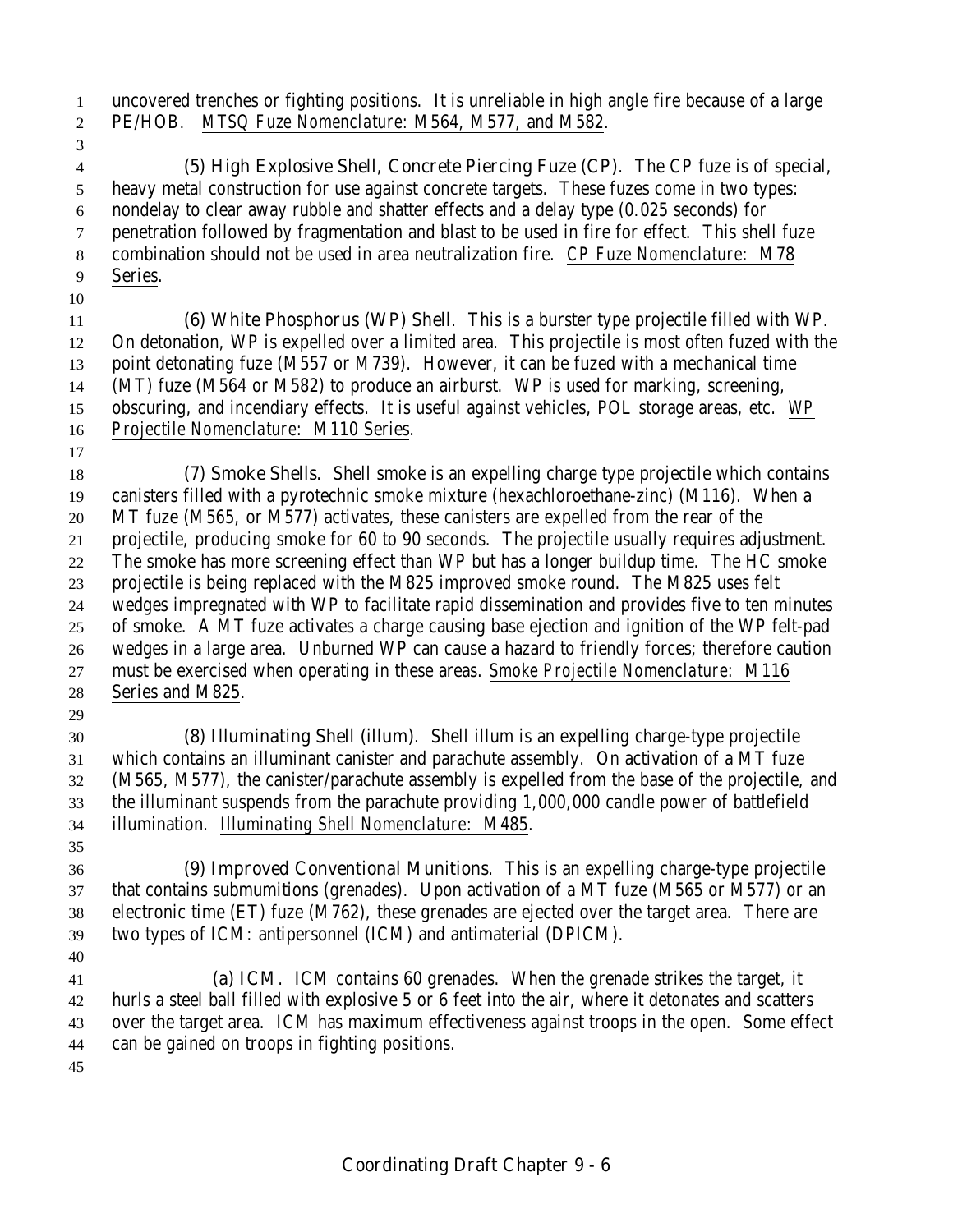**(b) DPICM**. DPICM contains 88 dual-purpose armor defeating and antipersonnel grenades. When the projectile is detonated, a high explosive-shaped charge grenade suspended from a ribbon streamer is expelled. On impact, a shaped-charge jet is expelled downward through the body of the grenade, while the rest of the grenade bursts outward producing fragmentation. The jet is capable of penetrating approximately 2.75 inches of homogenous armor plate. DPICM is effective against vehicles such as armored personnel carriers and trucks. Little effects are produced against hard materiel targets. The effects pattern of ICM is generally uniform and in a circular shape. The size of the pattern varies with the caliber, characteristics of the target area, and the height of burst. Six 155mm howitzers can deliver an effects pattern of 150 meters in radius. The height of burst may require adjustment. Deep snow (over 6 inches) can reduce the effects by more than fifty percent. All ICM grenades are subject to duds. At the optimum HOB, the dud rate is normally less than two percent. On some types of terrain, it may be as high as fifteen percent. It is more effective than HE on area personnel targets because a greater area is covered uniformly with a greater density of fragmentation. Caution should be exercised when firing DPICM in trees, since the ribbon streamers may become hung in the trees, creating obstacles to friendly troops moving in the area. *ICM Projectile Nomenclature*: M449. *DPICM Projectile Nomenclature*: M483A1. **(10) High Explosive, Rocket-Assisted Projectile (RAP)**. Rocket-assisted projectiles have high fragmentation steel cases filled with composition B or TNT. An integral rocket motor is positioned on the rear which functions along the trajectory, increasing the range of the projectile. Accuracy of the RAP is reduced at longer ranges due to the uneven burn of the rocket motor. However, the RAP will produce more fragmentation over a larger area than the standard HE projectile. The RAP can be fuzed with point detonating fuze (M557, M739), MT fuze (M582 series) or ET fuze (M767). See TMs for limitations on fuze and propelling charge combinations. *RAP Nomenclature*: M549 Series. **(11) Cannon Launched Guided Projectile (CLGP or Copperhead)**. The Copperhead projectile is an antitank round that has the capability of homing in on its target after being fired. It is employed in indirect fire to destroy or neutralize moving and stationary hard point targets such as armor, mechanized vehicles, and field fortifications. Targets must be designated during the latter phase of the terminal portion of the trajectory for at least 13 seconds by either a ground or airborne laser which provides reflective laser energy for terminal homing. **(12) Family of Scatterable Mines (FASCAM)**. FASCAM refers to expelling charge projectiles used to deliver antitank or antipersonnel mines. FASCAM includes **area denial artillery munitions (ADAM)** and **remote antiarmor mine system (RAAMS)**. These projectiles are fuzed with either an MTSQ fuze (M577) or an electronic fuze (M762). **(a) ADAM**. ADAM projectiles are antipersonnel projectiles that contain submunitions used to deny the enemy use of certain areas for a short period. This action is accomplished by firing the ADAM so that 36 submunitions per projectile are ejected over the target area. After each submunition comes to rest on the ground, 7 sensor trip lines will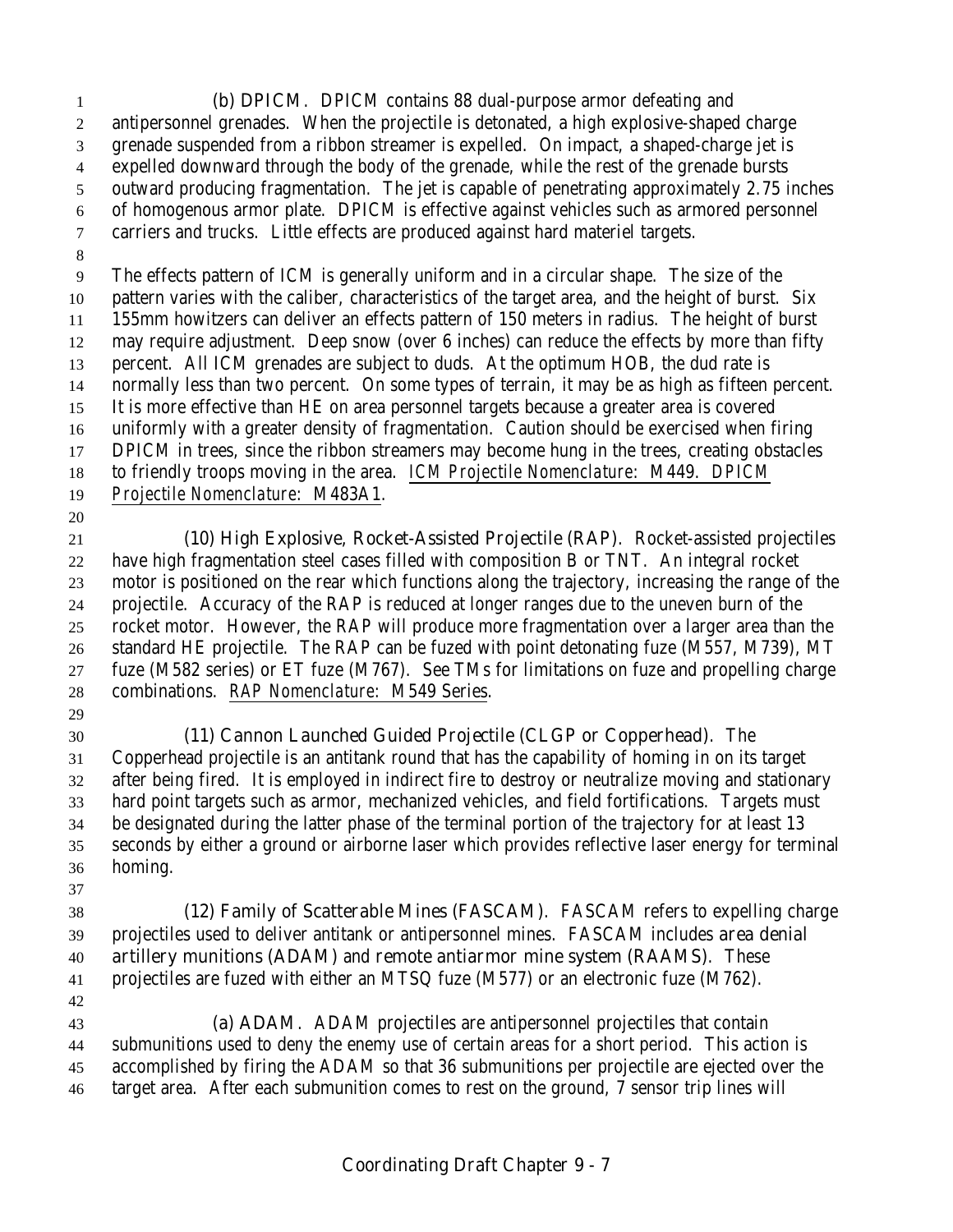deploy up to 20 feet from each mine. Disturbance of the trip line completes an electronic circuit. A layer of liquid propellant, which by gravity rests under the kill mechanism, is initiated, shattering the plastic munition body and projecting the kill mechanism upward. At approximately 2 to 8 feet above the ground, the kill mechanism detonates, projecting approximately 600 steel fragments in all directions. If the mine has not detonated or functioned within the factory set time, it will automatically self-destruct, thereby clearing the area. The self-destruct times are 48 hours (long) or 4 hours (short). *ADAM Projectile nomenclature*: M731 (S), M692 (L). **(b) RAAMS**. RAAMS projectiles are antitank projectiles that contain submunitions used to deny or delay access to a particular area for a specific period. Each projectile contains nine mines that can be expelled into the target area. The mines are scattered

 over an area and become armed within seconds after landing. Any metallic object, such as tank, self-propelled vehicle, or other type unit, passing over the mines will cause them to activate and damage or destroy the equipment. These mines also have self-destruct mechanisms. Scattered among the mines are some that have an antidisturbance firing

mechanism. *RAAMS Projectile nomenclature*: M741 (S), M718 (L).

**NOTE:** When firing a shell-mix of ADAMS and RAAMS fire the RAAMS first in order to prevent the premature detonation of ADAMS.

#### **c. Propellants**

 **(1) M3 Series Propelling Charge (Green Bag)**. Green bag propellant is used for firing charges 1 through 5. The propellant increments are loaded in cloth bags which are fastened together by cloth straps. The M3 series contains two types of propellants: M3 and M3A1.

 **(2) M4 Series Propelling Charge (White Bag)**. White bag propellant is used for firing charges 3 through 7. The propellant increments are loaded in cloth bags fastened together by cloth straps. The M4 series contains two types of propellant: M4A1 and M4A2. 

 **(3) M119 Series Propelling Charge**. The M119 series contains two types of propellants: M119A1 and M119A2. M119A1 is a propelling charge designated as charge 8 and extends the range of the 155mm howitzers using the M795 HE projectile. The propelling charge is a single-increment white bag charge. M119A1 has a donut-shaped flash reducer at the forward end that precludes non-ignition of the rocket motor of the RAP. M119A2 is a charge 7 red bag propellant. The propelling charge is a single increment red bag charge. 

 **(4) M203 Propelling Charge**. The M203 is an 8 super charge designed to supplement the standard M3, M4, and M119 series charges and to provide extended range for the M198. The M203 is a single increment red bag charge. The charge is used to fire the RAP, M795, M864 BBDPICM, or M825A1.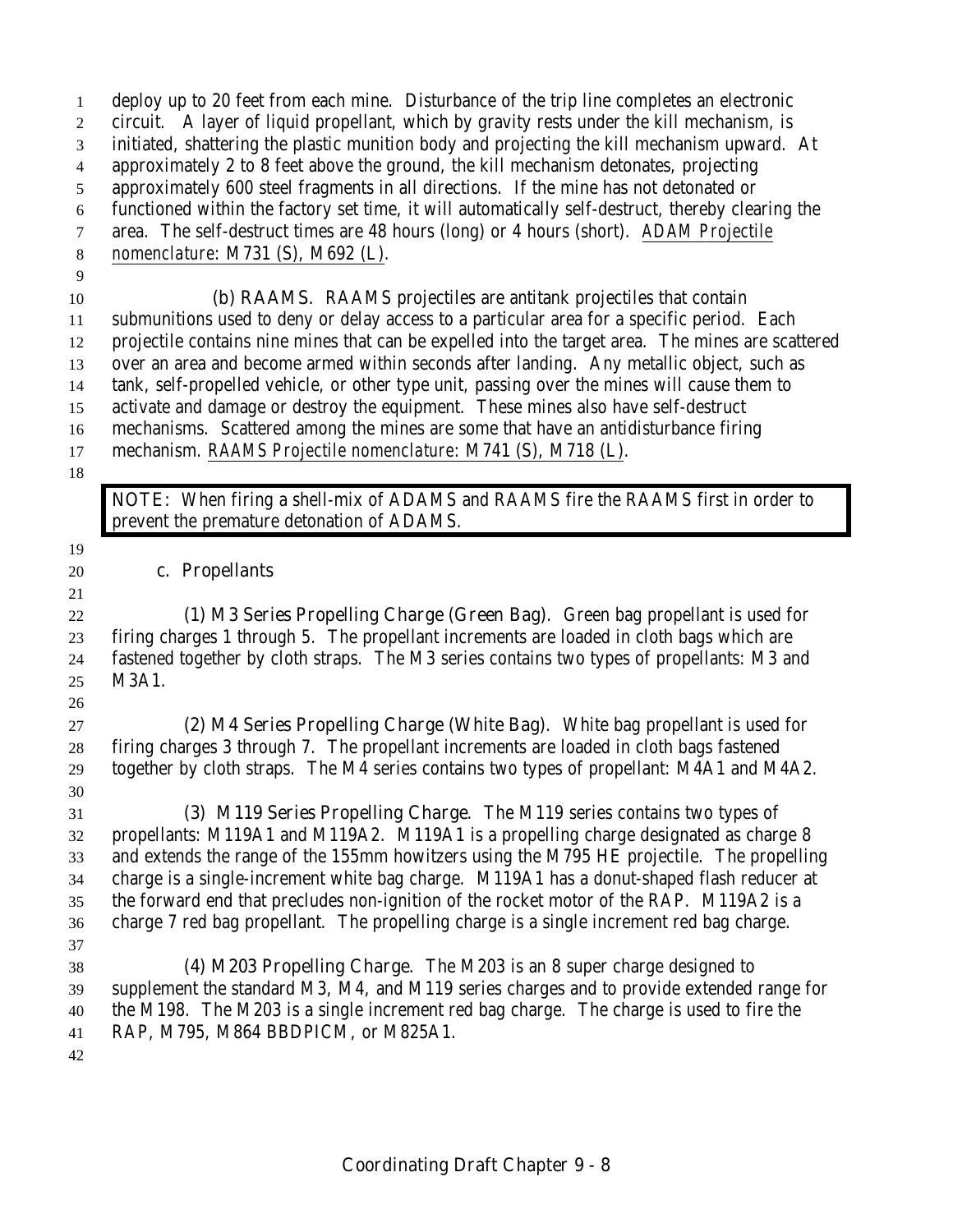**d. Interchangeability of Ammunition**. NATO forces are to use AOP-6, *Land Forces Ammunition Interchangeability Catalogue in Wartime*, in order to identify ammunition which can be interchanged and fired by each national weapon system in war.

 **e. Ammunition Field Storage**. The four greatest hazards to ammunition in the battery area are weather, enemy fire, improper handling, and careless smokers. Regardless of the method of storage, these hazards must be considered. Some general considerations for storage of ammunition include:

 w Stack ammunition by type, lot number, and weight zone. w If ammunition is being stored on the ground, use at least 6 inches of dunnage under each stack. w Keep ammunition dry and out of direct sunlight by storing it in a vehicle or covering it with a tarp. Be sure adequate ventilation is provided. w If offloaded, provide ammunition as much protection from enemy indirect fires as time and available materials allow. If sandbags are used for protection, keep the walls at least 6 inches from the stacks and the roof at least 18 inches from the stacks to ensure proper ventilation. w Particular attention must be paid to ammunition temperature. A powder thermometer is inserted into the top powder increment in the canister, and care must be taken to ensure the thermometer does not touch metal. FDOs should update propellant temperature at least every hour if not every half-hour, especially in the morning when the temperature rises quickly, and after sunset. w Only enough ammunition to meet current needs should be prepared for firing. **f. Care and Handling of Ammunition** w Never tumble, drag, throw, or drop individual projectiles or boxes of projectiles. w Do not allow smoking, open flames, or other fire hazards around ammunition storage areas. w Never make unauthorized alterations or mix components of one lot with another. w Do not fire ammunition that has been rammed and then extracted. w Leave eyebolt lifting plug or closing plug screwed into the fuze well until the round is to be fuzed. w Store WP ammunition upright on its base at all times, away from combustible materials, and away from other ammunition, if possible. w Inspect projectiles for leakage, dents, or cuts on the rotating band that go through the round, loose grommets, improper assembly, and cleanliness. w Fuzes must be protected from shock. When fuzing a round, inspect to ensure the threads are clean and serviceable and the fuze is screwed flush with nose of the projectile without gap. w Never lift a projectile fuzed with a time fuze with a hand around the fuze. A slip might change the fuze setting. w Fuzes must not be dropped, rolled, or struck under any circumstances. Caution should be exercised to ensure these fuzes do not strike the breech of a weapon during loading.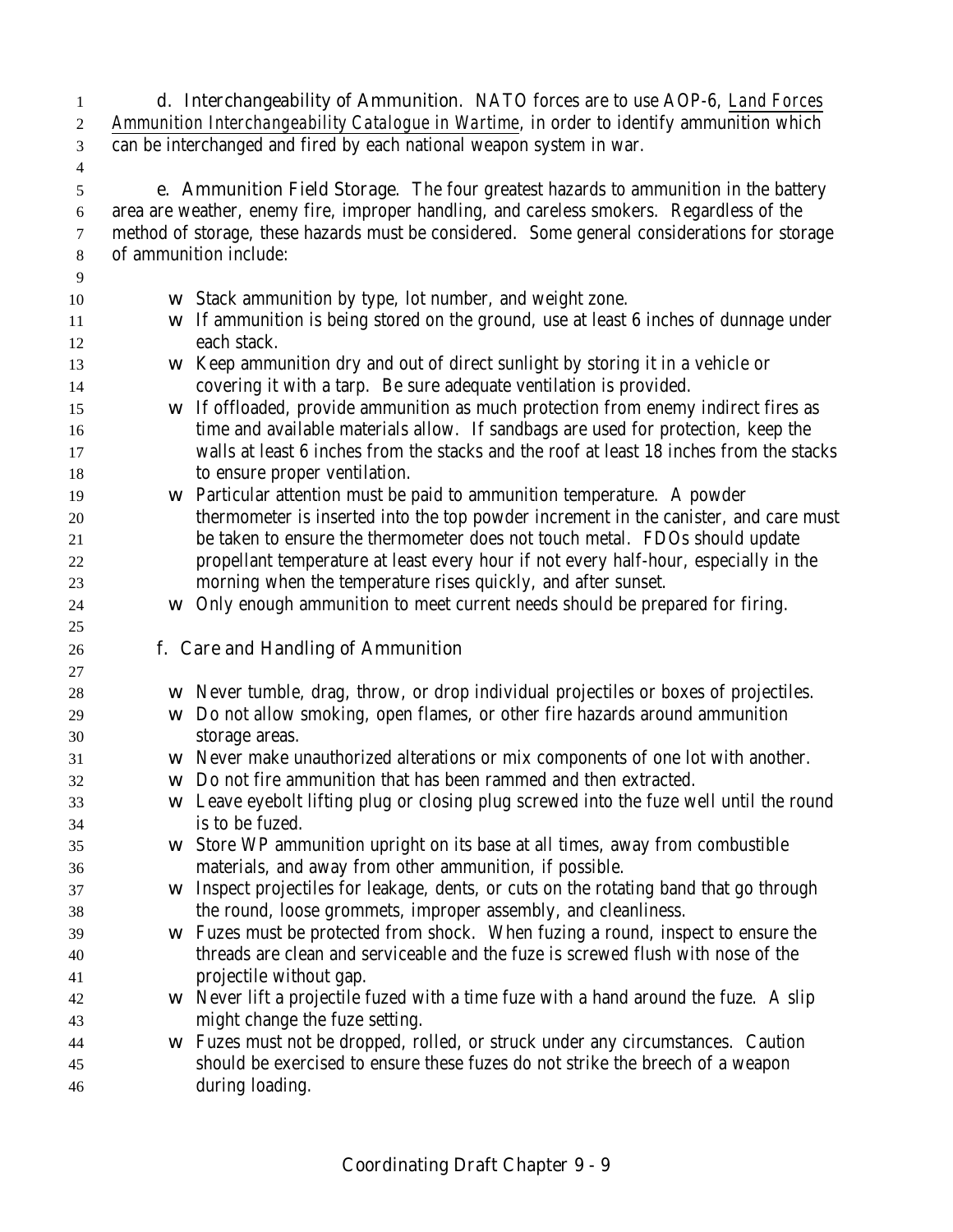| $\mathbf{1}$ | W     | Any MT fuze that is set and not fired must be reset to SAFE, and the safety wires,             |
|--------------|-------|------------------------------------------------------------------------------------------------|
| 2            |       | if applicable, must be replaced before the fuze is repacked in the original carton.            |
| 3            | W     | Never fire a projectile without a fuze or with a fuze that is not authorized for that          |
| 4            |       | projectile.                                                                                    |
| 5            | W     | Keep powder containers closed tight to keep moisture out and keep them dry and                 |
| 6            |       | cool.                                                                                          |
| 7            | W     | Propellant bags must be firm, clean, and well laced or tied and the increments                 |
| 8            |       | inserted in the proper sequence.                                                               |
| 9            | W     | Keep flash reducers dry and in their sealed containers until needed for use.                   |
| 10           |       | M119A2 charge 7 red bag propellant is manufactured with flash reducers attached                |
| 11           |       | and should not be removed.                                                                     |
| 12           | W     | Protect primers from shock and moisture.                                                       |
| 13           | W     | Do not fire unused powder increments. Store this powder away from the weapon                   |
| 14           |       | until they can be burned or otherwise disposed of. The procedures for burning                  |
| 15           |       | powder are discussed below.                                                                    |
| 16           |       |                                                                                                |
| 17           |       | g. Procedures for Burning Powder                                                               |
| 18           |       |                                                                                                |
| 19           | W     | Select a burning site at least 200 meters from grass and loose debris as well as               |
| 20           |       | personnel and equipment.                                                                       |
| 21           | W     | Arrange a row of increments in a single layer not more that 12-inches wide oriented            |
| 22           |       | in the direction of the wind.                                                                  |
| 23           | W     | Lay a train of combustible material about 15 feet long, perpendicular to and at the            |
| 24           |       | downwind end of the row of charge increments. Light this train at the end farthest             |
| 25           |       | from the increments.                                                                           |
| 26           | W     | When burning powder in a tactical environment, ensure the burning does not                     |
| 27           |       | compromise the camouflage and concealment effort.                                              |
| 28           |       |                                                                                                |
| 29           |       |                                                                                                |
| 30           | 9004. | <b>Ammunition Under Development</b>                                                            |
| 31           |       |                                                                                                |
| 32           |       | There are currently several munitions under development for artillery weapon systems. This     |
| 33           |       | paragraph focuses on those which are relevant to the 155mm towed howitzer systems (XM777       |
| 34           |       | and M198) and will be available for Marine Corps procurement in the future.                    |
| 35           |       |                                                                                                |
| 36           |       | <b>a. M795, High Explosive Projectile.</b> The M795 is a 155 High Explosive (HE)               |
| 37           |       | projectile. It will be employed against the same target array as the M107 HE projectile and    |
| 38           |       | achieve a range of 22.5 km. In addition, it will be used to determine registration corrections |
| 39           |       | for expeditious computation of range, deflection, and fuze setting corrections for other       |
| 40           |       | members of the M483, ballistically similar, family of projectiles.                             |
| 41           |       |                                                                                                |
| 42           |       | <b>b. Extended Range M795.</b> The extended range M795 possesses similar ballistic             |
|              |       | characteristics as the M864 Base-Burn Dual Purpose Improved Conventional Munition              |
| 43           |       | (BBDPICM) projectile and will have a greater lethality at extended ranges than the M549 High   |
| 44           |       | Explosive Rocket Assisted (HERA) projectile. When fired with zone 5, Modular Artillery         |
| 45           |       | Charge System (MACS) it will be capable of achieving a range of 37 km (threshold) to 40 km     |
| 46           |       |                                                                                                |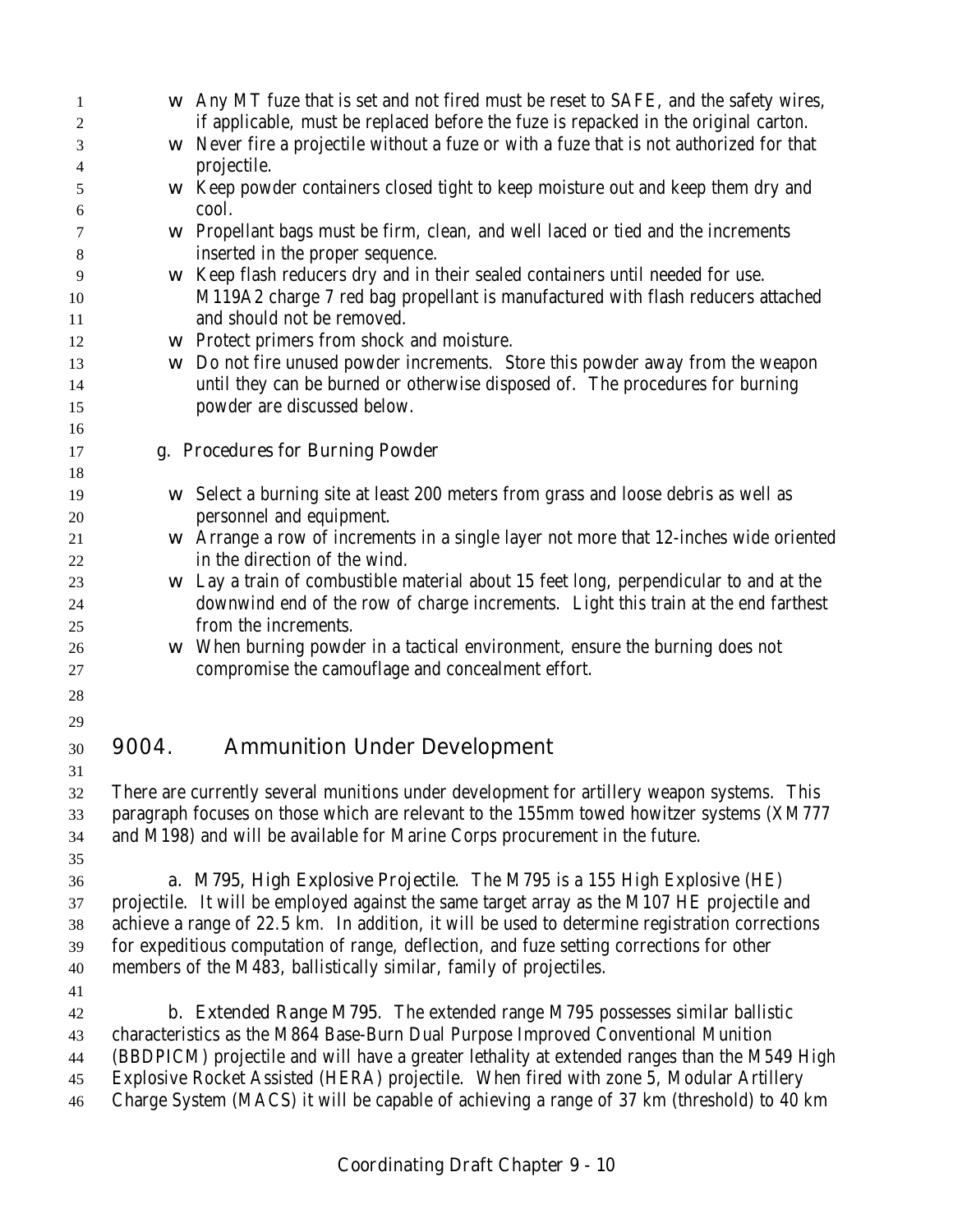(objective). In addition, this projectile will be used to determine registration corrections for expeditious computation of range, deflection, and fuze setting corrections for use with the

M864 BBDPICM projectile.

 **c. XM982 Extended Range Munitions**. The XM982 Extended Range projectile will replace the M864 BBDPICM projectile and will provide 155mm howitzers with an extended range, fratricide reducing, accuracy-enhancing capability to the FMF. The XM982 concept combines both drag reduction from the M864 BBDPICM projectile and glide technology from the M712 Copperhead projectile. Currently there are three variants of the XM982 (DPICM, SADARM, and Unitary Warhead), each of which has a GPS/Inertial Navigation System (INS) self location system, is compatible with the Multi-Option Fuze for Artillery (MOFA), and will be inductively set via the Portable Inductive Artillery Fuze Setter (PIFAS). A significant reduction in the fratricide probability for cannon DPICM firings will be reduced utilizing DPICM submunitions with self-destruct/sterilization features. Hazardous DPICM duds will be reduced from the current M42/46 2-3 percent rate to equal to or less than .2 percent (1 in 500) when DPICM is the lethal cargo for the XM982 projectile.

 **d. SADARM**. SADARM is a base-ejecting projectile carrying two submunitions. When ejected these submunitions detect armored vehicles or equipment and detonate an Explosively Formed Penetrator (EFP) to penetrate the top of the target. It is ballistically similar to the M483A1 and therefore capable of being utilized to determine registration corrections for expeditious computation of range, deflection, and fuze setting corrections for use with the M483A1. SADARM will be capable of a 28 km to 37 km range from a 39 Caliber cannon and maintain an effectiveness equal to or greater than that of the M864 BBDPICM projectile.

 **e. M782 Multi-Option Fuze for Artillery (MOFA)**. The MOFA fuze is compatible with all 155mm HE family projectiles and may function as a proximity, time, point detonating, or delay fuze. It consists of an electronic countermeasure hardened design and will be set inductively via the PIAFS.

 **f. Portable Inductive Artillery Fuze Setter (PIAFS)**. Initially PIAFS will be a battery powered, hand held device capable of electronically setting the M762, M767, and MOFA fuzes. This will increase accuracy and rates of fire, reduce human errors, and shorten artillery response time. Ultimately the PIAFS is envisioned to become incorporated into the P3I (pre-program product initiative) system of the XM777 howitzer by transferring fuze information directly from the technical solution derived by the P3I mission manager to the fuze. 

 **g. Modular Artillery Charge System (MACS)**. The MACS consists of two solid propellant charges (M231 and M232) which will be compatible with all 155mm artillery systems. The M232 is designed solely for the US Army's Crusader SP howitzer. Charge errors will be reduced due to each charge being identical (i.e., rather than verifying the correct number of increments and the correct charges, only the correct number of increments has to be verified). The MACS will also reduce logistical requirements as a result of its reduced volume and weight when compared to the M3A1 Green Bag and M4A2 White Bag series of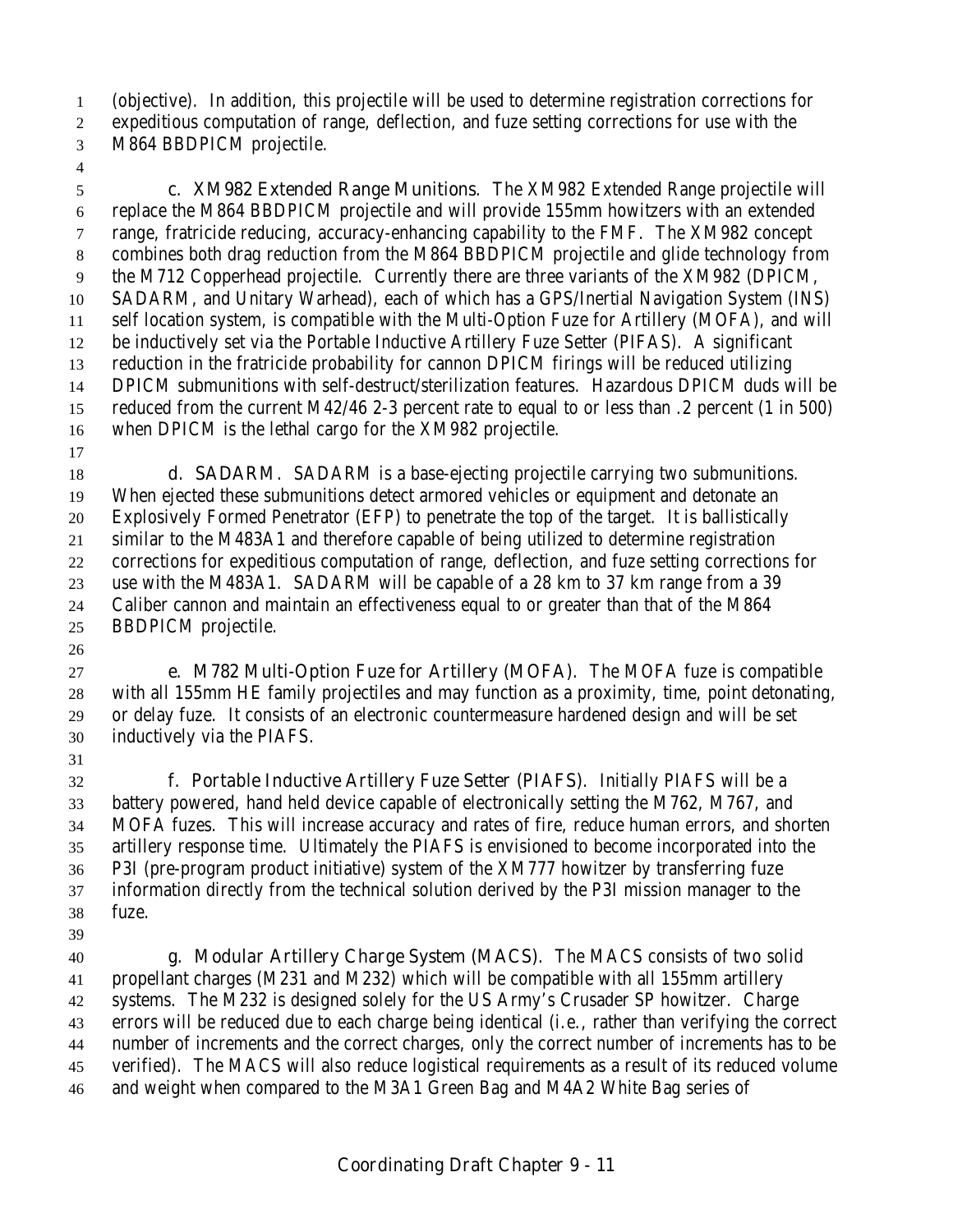1 propellants.